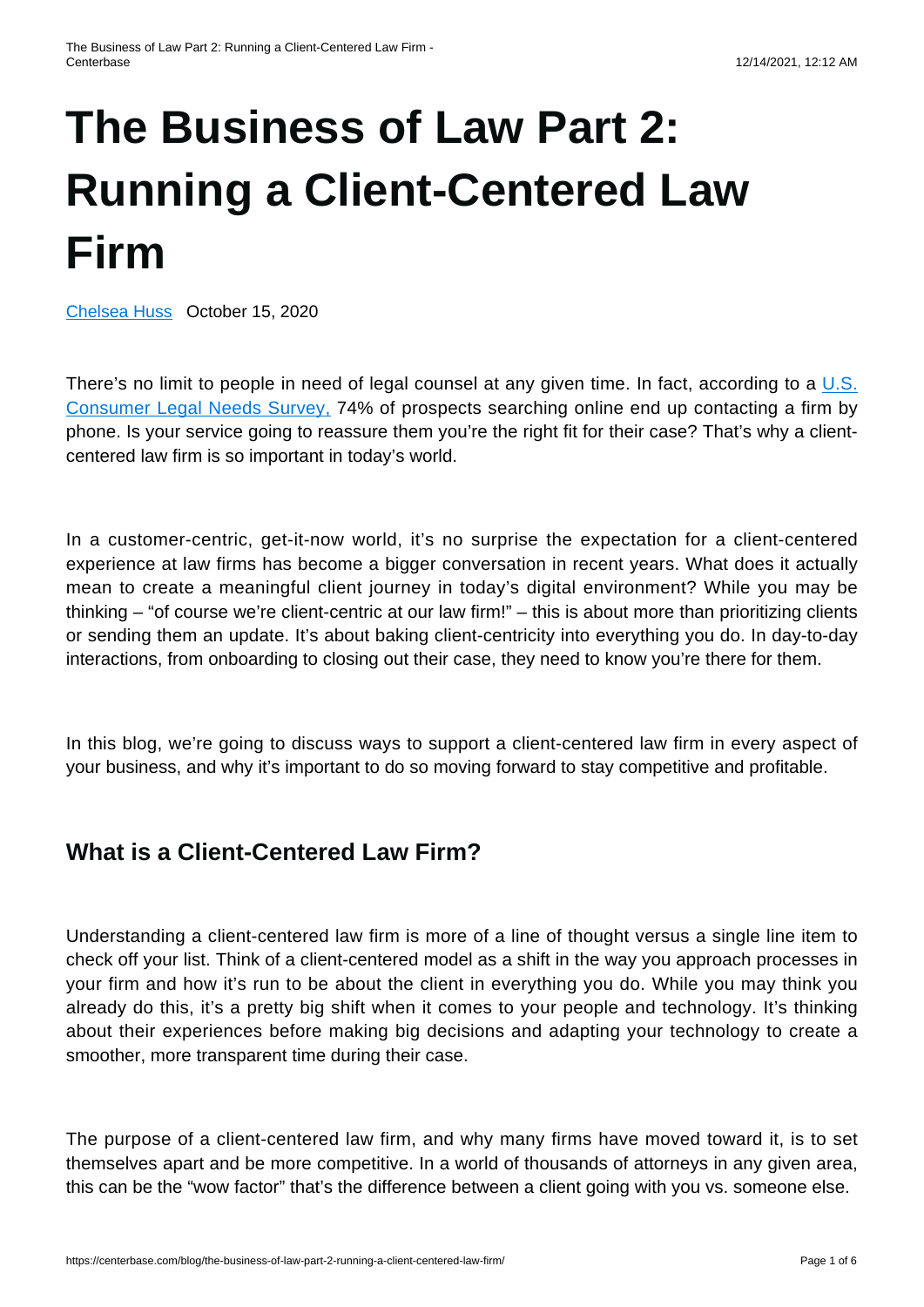# **What Clients Want out of a Law Firm**

In the age of instant gratification brought on by same-day grocery delivery and Amazon Prime, people want what they want – and fast. Waiting for status updates by mail is no longer a feasible option to stay competitive in lieu of the internet and other legal services instantly available. People get answers right at their fingertips in seconds for their bank statements, credit cards, Uber rides, and more. That expectation has, by proxy, bled into the legal industry, creating the need for a clientcentered law firm.

Think of yourself as a customer for a moment. You expect ongoing communication and respect. You want to be treated like an equal. Apply those same principles to your legal services, and you'll check all the boxes of what a client is looking for. Most times, clients are under duress and are coming to you for guidance and help. Rather than being callous or pristine, show them they're heard and actively listen. After all, they know their case best. As an attorney, that initial contact via phone or in-person can make all the difference in whether they choose to hire you or not. The same can be said for your staff.

So, this all seems great in theory, but how exactly can this get implemented in between all the bustle of daily operations?

## **Implementing a Client-Centered Law Firm**

The most effective way to implement a client-centered law firm is to zoom out and see the entire journey of a case from the client's perspective. Running through this from start to finish can identify where you may have gaps or get muddy in terms of the communication and mindfulness we previously mentioned.

Here are a few tips to help:

### **Design a Client Journey**

From the origin of a client's legal issue to paying their bill at the end, your client's journey is defined as every step of their case from their perspective. There's usually a substantial difference between what you see of their case and what they're experiencing and living while everything is unfolding.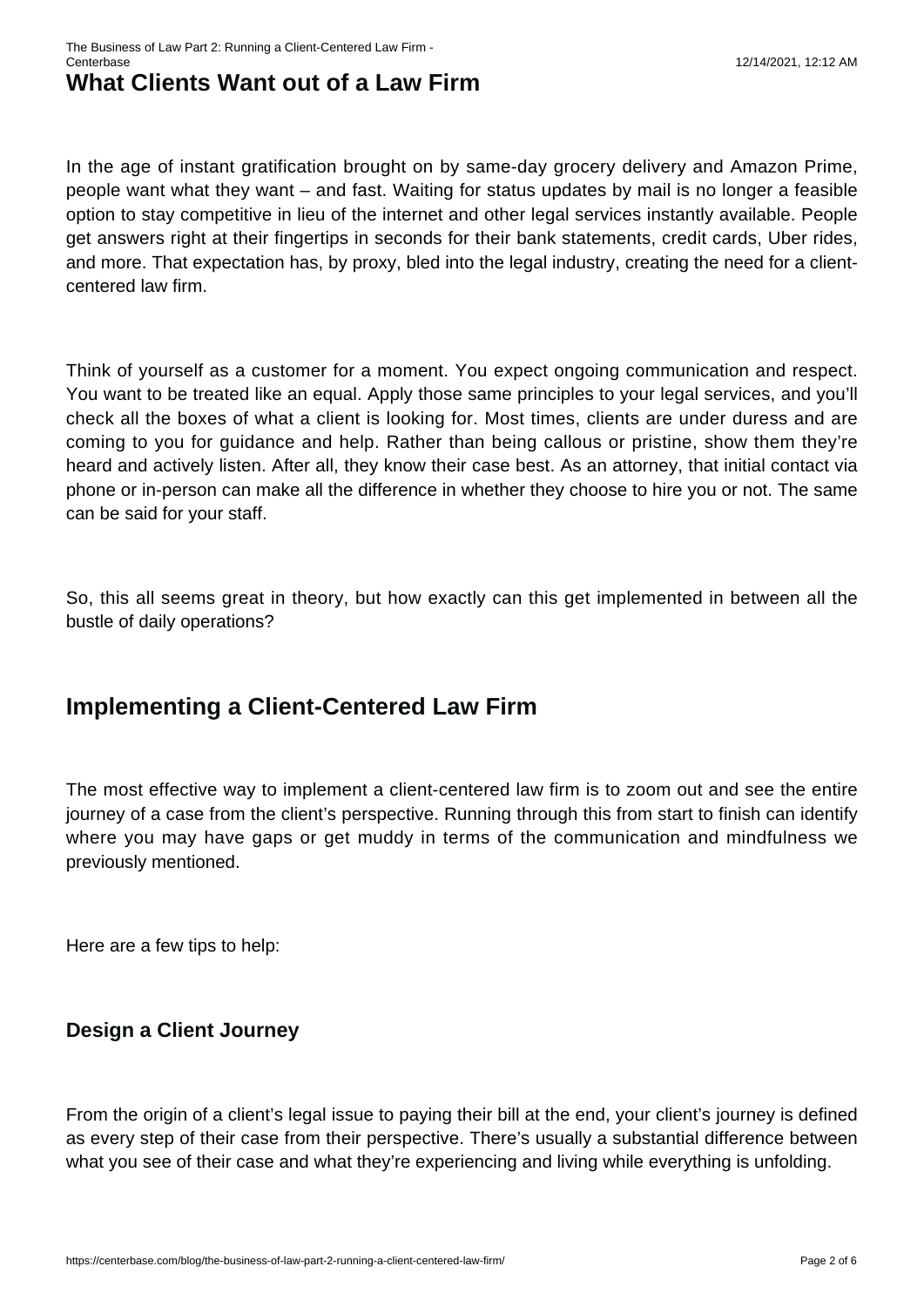The Business of Law Part 2: Running a Client-Centered Law Firm -



Is there a workflow anywhere in your legal tech outlining the client's journey? This can be a great starting point to help you assess where there may be shortcomings or delays.

### **Refining the Customer Experience**

No law firm is perfect – there are always ways to run a client-centered firm and improve upon existing processes. While it may never feel like the "right time," consider blocking out an hour a week to push aside distractions and focus solely on putting yourself in your client's shoes. Over time, this can create massive improvements in their experience or all the touchpoints concerning their case.

To refine your customer experience, ask yourself a few questions about your firm, such as:

- Are billing cycles timely and easy to understand?
- What are the areas of improvement in the onboarding process?
- Where are the steps clients feel the most dissatisfied, and why?
- What gaps do your team see? Have you asked them about possible solutions?
- Do you have a bank of commonly asked questions from clients? Where can these be implemented to help ease their worries?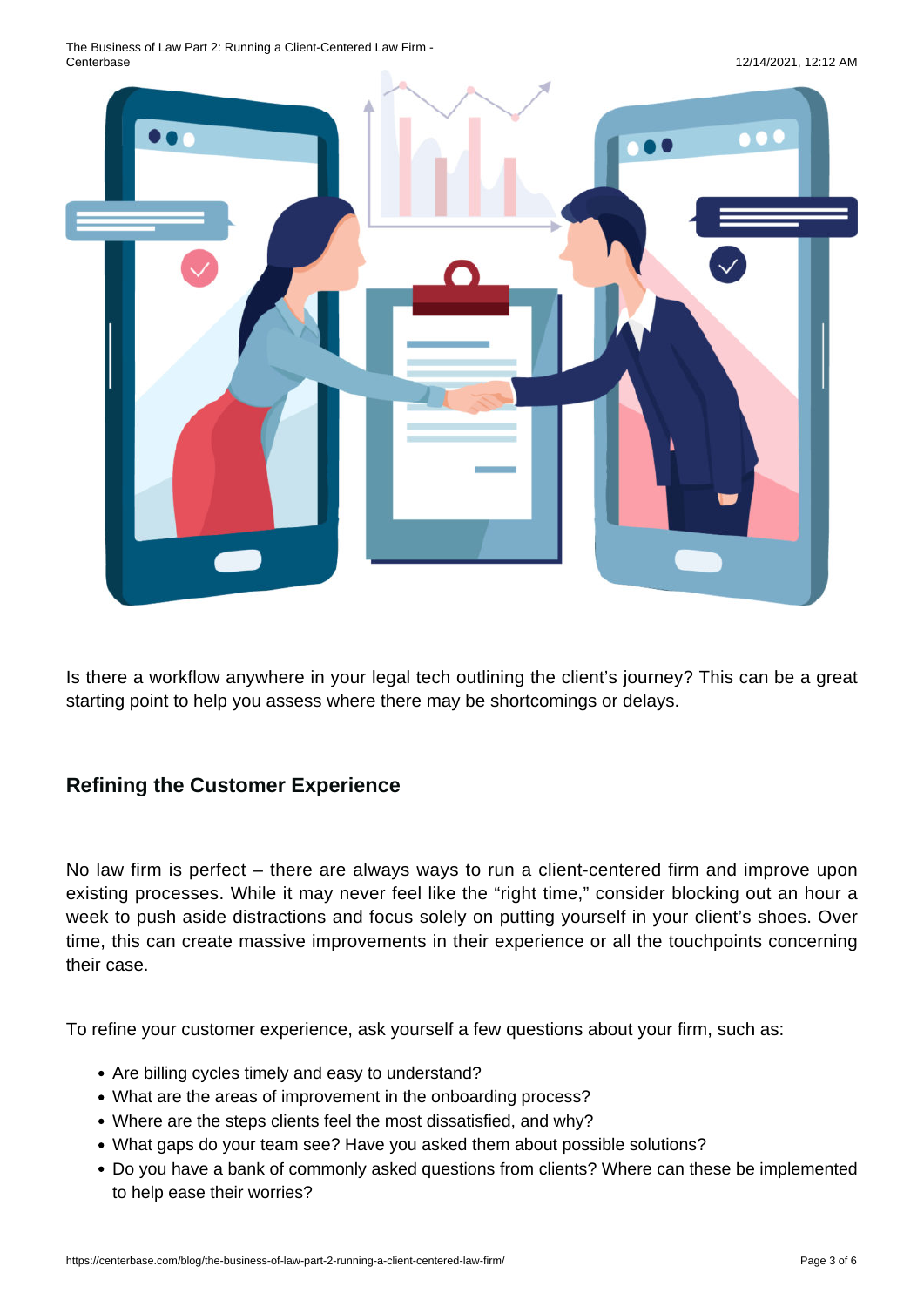The Business of Law Part 2: Running a Client-Centered Law Firm - Centerbase 12/14/2021, 12:12 AM

Smoothing out the process can boost satisfaction and faith in the process itself.

#### **Tracking Your Client's Customer Satisfaction**

You can implement everything you want to help clients, but if there's no way to measure success or gauge satisfaction, you might as well be working blind. Using a Net Promoter Score (NPS) to measure customer satisfaction can be invaluable if you're stuck in the previous step of "I don't know what I don't know."

For clarity, a quick survey or matrix can be 3-5 questions asking for recommendations and a 1-10 sliding scale for satisfaction. Finding the average of responses, and measuring this over time, can give you a KPI on how a client-centered approach is moving the needle.



## **Running and Maintaining a Client-Centered Law Firm**

Now you know why client-centered law firms stay competitive and are an important part of the changing landscape in the legal industry. Now you need to know the actual structure and pieces needed for it to work: the people and technology aspect. After the plan and big picture, steps are in place, now it's about running and maintaining the system. It takes a strong, communicative team to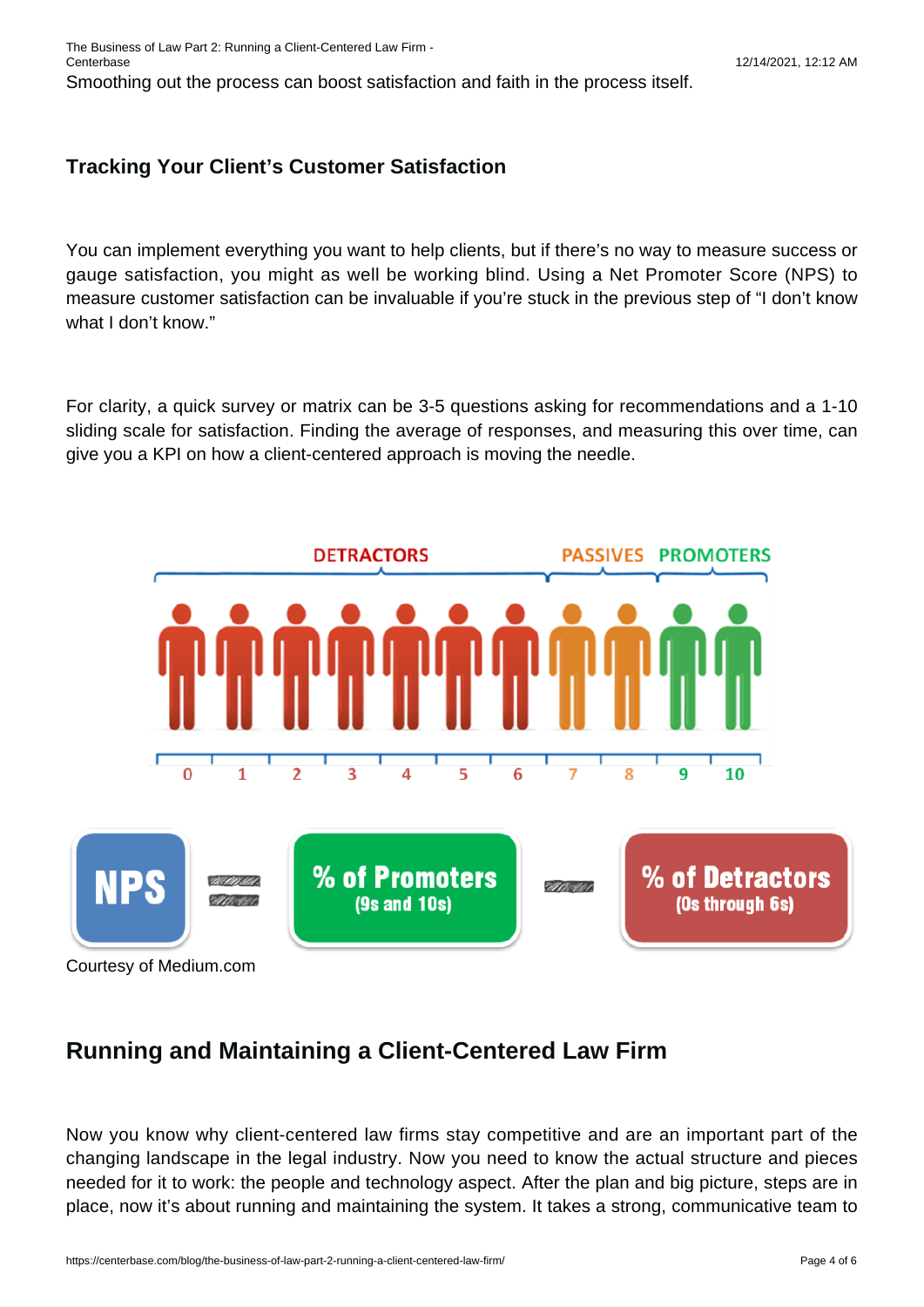make it all happen, so remember – how you treat your team will reflect and trickle down into how clients are treated.

# **Ask for Feedback Regularly**

Isolating your thoughts can quickly become an echo chamber. If you're a managing partner or attorney, be sure to ask for feedback from your other employees regularly since you're not on the ground level working with clients most of the time. Every month or quarter, send your employees a survey or meet (digitally or otherwise) to hear their thoughts. Chances are, they've been itching for an opportunity to voice concerns, especially when the day-to-day can take over.

## **Put the Client at the Forefront of Your Business Process Decisions**

It's easy to have short-sightedness when it comes to goals – everyone wants the low-hanging fruit and the small wins to come quickly. But that won't help when clients feel unheard, or you're not able to return calls and help increase onboarding as goals, for example.

Building a client-centered firm means always thinking "how does this affect the client?" first and foremost will help keep them top of mind when it comes to the customer journey. Tie that into its own KPI, or verbal note during every budget meeting. Have a few minutes baked in for suggestions and ways things can be improved.

### **Go Above and Beyond Meeting Your Client's Needs**

When it comes to client centricity, as you've learned, they're at the core of every business process and decision. That means during in-person meetings, make them feel comfortable and, if possible, carve out extra time in case you need to listen to clients for longer than the allotted time. These little gestures can show you're committed to going above and beyond them long after they've signed the dotted line.

The legal industry, at its heart, is a people business, built on helping others and bringing to justice for those who have been wronged. Remind them of that with every update and movement of assistance you provide.